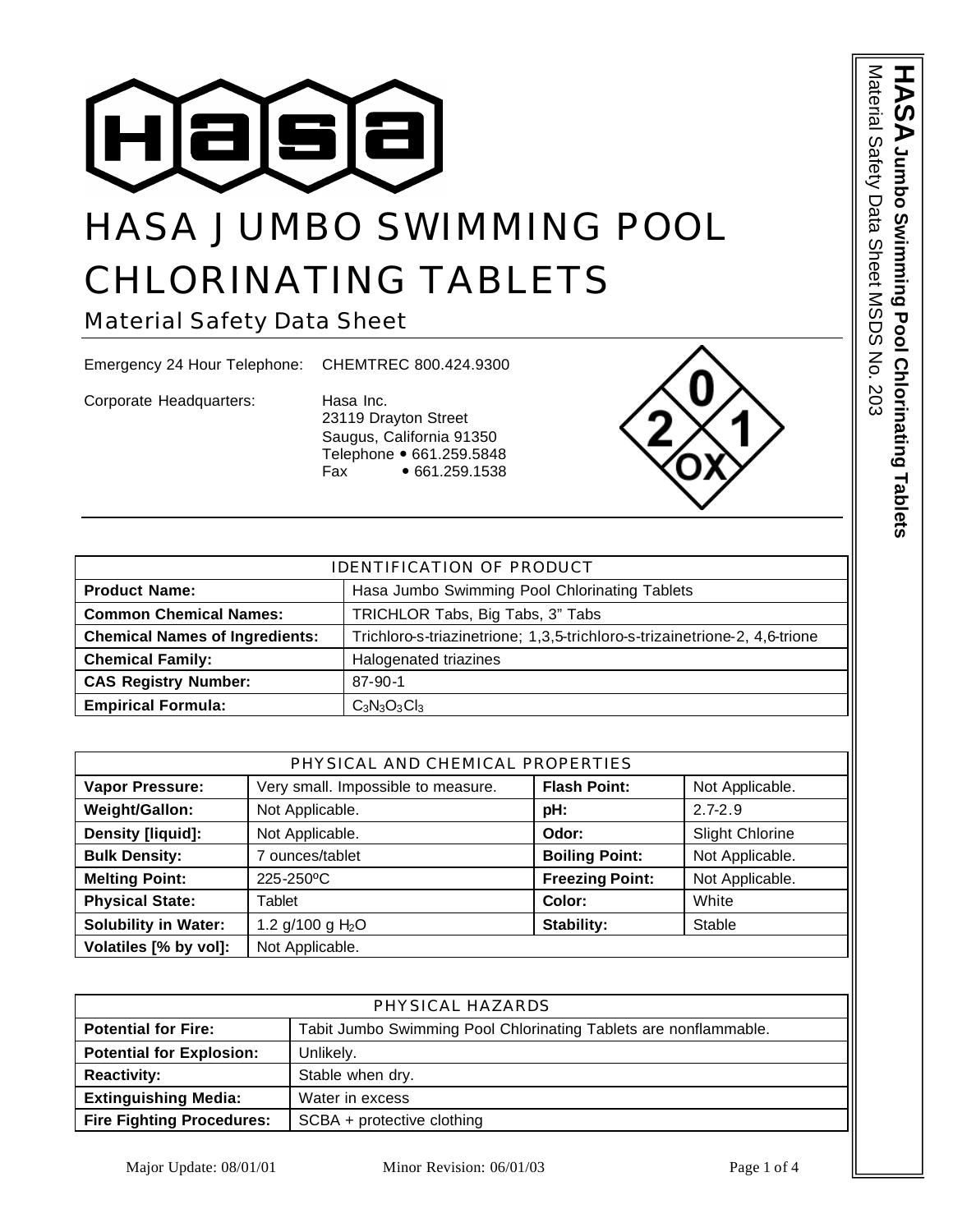| <b>HEALTH HAZARDS</b>                             |                                                |  |
|---------------------------------------------------|------------------------------------------------|--|
| <b>Signs and Symptoms of Exposure:</b>            | Eye and skin irritation.                       |  |
| <b>Medical Conditions Aggravated by Exposure:</b> | No data available.                             |  |
| Oral [ingestion] LD <sub>50</sub> :               | 1500 mg/kg                                     |  |
| Dermal [skin absorption] LD <sub>50</sub> :       | $>10.0$ g/kg                                   |  |
| Inhalation [breathing] LC <sub>50</sub> :         | Vaporization and respirable dust not expected. |  |
| Eye Irritation:                                   | Very irritating.                               |  |
| <b>Skin Irritation:</b>                           | Mild irritation. Not a skin sensitizer.        |  |
| <b>OSHA PEL:</b>                                  | None Established.                              |  |
| <b>ACGIH TLV/TWA:</b>                             | None Established.                              |  |

### POTENTIAL ROUTE [S] OF ENTRY

| <u>I OILIVIIINE INOUTE IOI OI EIVIINT</u> |                                                |  |
|-------------------------------------------|------------------------------------------------|--|
| <b>Inhalation [Breathing]:</b>            | Vaporization and respirable dust not expected. |  |
| Dermal [Skin]:                            | Not Anticipated.                               |  |
| Eves:                                     | Dust from tablets may irritate eyes.           |  |
| Ingestion:                                | Not anticipated. Bitter, chlorine taste.       |  |

| CARCINOGENIC [CANCER POTENTIAL] INFORMATION                                              |             |  |
|------------------------------------------------------------------------------------------|-------------|--|
| <b>National Toxicological Program [NTP] Sixth Annual Report on Carcinogens:</b>          | Not listed. |  |
| International Agency for Research on Cancer [IARC] Monographs, V. 1-53, Supps. 1-8:      | Not listed. |  |
| Listed by Federal OSHA as Carcinogens:                                                   | Not listed. |  |
| Safe Drinking Water and Toxic Enforcement Act of 1986 [Proposition 65, California only]: |             |  |

Small quantities – less than 100 ppm (parts per million) – of impurities, including bromates, may be found in all chlorinating products, including this product. Bromates are derived from bromides, which are present in sodium chloride (table salt) from which chlorine is manufactured. Additional small quantities of bromates may be generated during the disinfection process. Bromates are known by the State of California to cause cancer when administered by the oral (drinking or ingesting) route. Read and follow label directions and use care when handling or using this product. The US Environmental Protection Agency has established a maximum contaminant level (MCL) for bromates in drinking water at 10 ppb (parts per billion). Application of this product in accordance with label directions at use dilution will not exceed this level.

This warning is provided pursuant to Proposition 65, the Safe Drinking Water and Toxic Enforcement act of 1986, Chapter 6.6 of the California Health and Safety Code, which requires the Governor of California to publish a list of chemicals "known to the state to cause cancer or reproductive toxicity." This list is compiled in accordance with the procedures established under the proposition, and can be obtained on the internet from California's Office of Environmental Health Hazard Assessment at http://www.oehha.ca.gov. There are over 700 chemical substances on this list.

## GENERAL PRECAUTIONS FOR SAFE USE AND HANDLING

Mix only with water. Do not mix with other chemicals. Use clean dry utensils when mixing. Do not add these tablets to any dispensing device containing remnants of other products. A violent reaction or explosion may result when chemicals are mixed. Do not contaminate with moisture other chemicals or human wastes.

## PERSONAL PROTECTION AND HYGIENE

Wear goggles or face shield and rubber gloves when handling. Avoid breat hing dust. Remove and wash contaminated clothing before reuse. Wash hands after handling.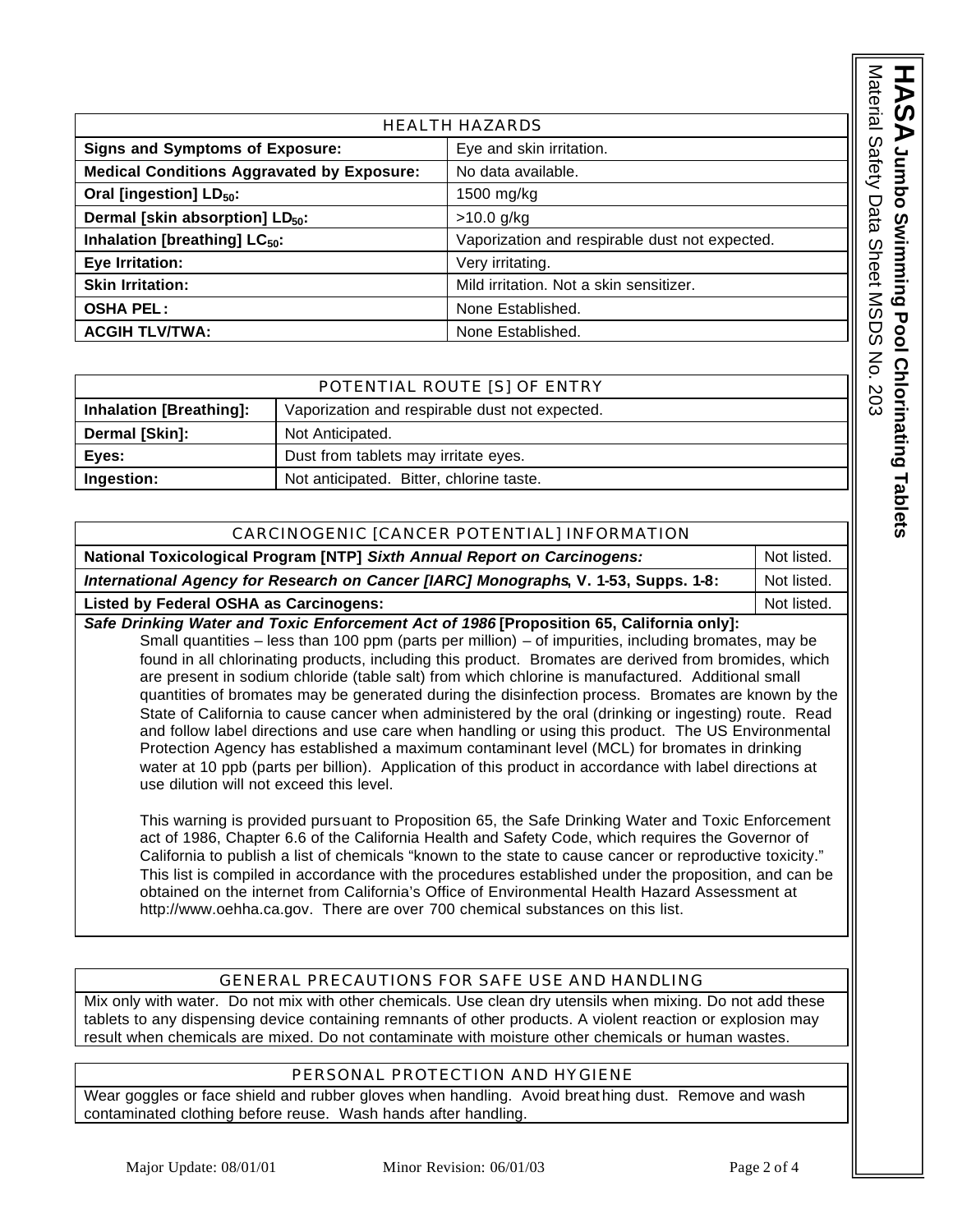#### CLEAN-UP OF SPILLS

TABIT Jumbo Swimming Pool Chlorinating Tablets should be kept in tightly closed container when not in use in a cool, dry, ventilated area. Keep away from open flame and heat or heating devices. Tablets which have been spilled from a container should be picked up with a clean brush or broom and dust pan and placed in a clean, dry container. If TABIT Jumbo Swimming Pool Chlorinating Tablets is contaminated by water, other chemicals, or human waste, place the tablets in a bucket with lots of clean water and dissolve. Dissolved material may be disposed of on site or at an approved landfill. See direction on labeling. Contact HASA, Inc. for guidance.

| <b>FIRST AID</b>     |                                                                                             |  |
|----------------------|---------------------------------------------------------------------------------------------|--|
| <b>Eye Contact:</b>  | Flush with water. Remove contact lenses [if applicable]. Hold eyelids open. Continue        |  |
|                      | flushing with water for 15 minutes. Get prompt medical attention.                           |  |
| <b>Skin Contact:</b> | Brush off any residue. Wash affected area with water for 5 minutes. If irritation persists, |  |
|                      | get medical attention.                                                                      |  |
| Ingestion            | Feed bread soaked in milk followed by olive oil or other cooking oil. Call a physician      |  |
| [swallowing]:        | immediately.                                                                                |  |
| Inhalation:          | Remove to fresh air. Call a physician.                                                      |  |

| FEDERAL/STATE LISTS/REGISTRATION/S/REPORTING REQUIREMENTS |                                                           |
|-----------------------------------------------------------|-----------------------------------------------------------|
| <b>CERCLA Hazardous Substance</b>                         | Not listed.                                               |
| [Section 1010 [4], P.L. 96-510]:                          |                                                           |
| <b>Extremely Hazardous Substance</b>                      | Not listed.                                               |
| [40 CFR 355, Appendix A]:                                 |                                                           |
| Pesticide Product 7 U.S.C. 136 et seq.:                   | Registered as Pesticide Product by Federal EPA.           |
| <b>Toxic Substance under TSCA:</b>                        | Not reported.                                             |
| <b>Pesticide Product [various State Laws]:</b>            | Registered as Pesticide Product in States where marketed. |

| MATERIAL CLASSIFICATION                                                                                                       |          |  |
|-------------------------------------------------------------------------------------------------------------------------------|----------|--|
| <b>OSHA Hazard Communication Standard, Department of Labor,</b><br>Occupational Safety and Health Division, 29 CFR 1910.1200: | Oxidizer |  |

| <b>Hazardous Materials Transportation Regulations,</b>                                               |                                                                    |  |
|------------------------------------------------------------------------------------------------------|--------------------------------------------------------------------|--|
| Department of Transportation (Federal) 49 CFR 172.101                                                |                                                                    |  |
| <b>US DOT Shipping Description:</b>                                                                  | Trichloroisocyanuric acid, dry, 5.1, UN 2468, P.G. II, E.R. No. 25 |  |
| Placard/Label:                                                                                       | 5.1                                                                |  |
| <b>Note:</b> Inner packages containing 2.2 pounds [1kg] or less are renamed "Consumer Commodity" and |                                                                    |  |
| reclassified as "ORM-D". Labeling and placarding are not required for these shipments.               |                                                                    |  |

| <b>National Fire Protection Association NFPA 704 [1990]:</b>                      | $2 - 0 - 1 - OX$        |
|-----------------------------------------------------------------------------------|-------------------------|
| <b>NFPA 49:</b>                                                                   | $3-0-2-0X$              |
| <b>BOCA National Fire Prevention Code/National Building Code [1999 editions]:</b> | <b>Oxidizer Class 1</b> |
| <b>Standard Fire Prevention Code/Standard Building Code [1997 editions]:</b>      | <b>Oxidizer Class 1</b> |
| Uniform Fire Code/Uniform Building Code [1997 editions]:                          | <b>Oxidizer Class 1</b> |
| Uniform Fire Code Standards 79-3, Uniform Fire Code, V. II [1997 edition]:        | $2 - 0 - 1 - OX$        |